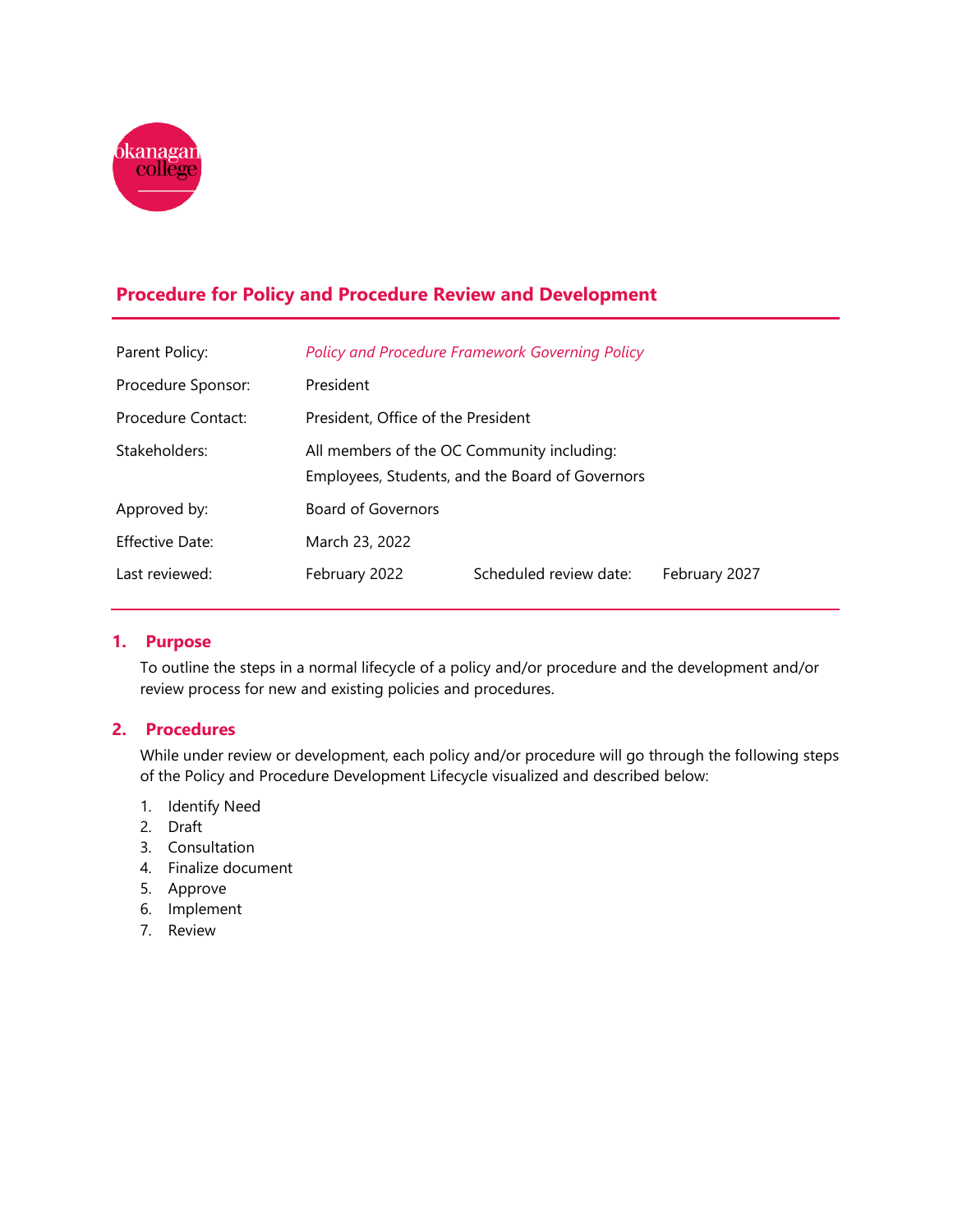

# *Policy and Procedure Development Lifecycle*

| <b>Development</b><br><b>Lifecycle</b> | <b>Action</b>                                                                                                                                                                                           | <b>Policy/Procedure Considerations</b>                                                                                                                                                                                                                                                                                                                                                                                                                                                                                                                                                                                                                                                                                                    |
|----------------------------------------|---------------------------------------------------------------------------------------------------------------------------------------------------------------------------------------------------------|-------------------------------------------------------------------------------------------------------------------------------------------------------------------------------------------------------------------------------------------------------------------------------------------------------------------------------------------------------------------------------------------------------------------------------------------------------------------------------------------------------------------------------------------------------------------------------------------------------------------------------------------------------------------------------------------------------------------------------------------|
| <b>Identify</b><br>1.<br><b>Need</b>   | A member of the College<br>community identifies a<br>need or issue that may<br>require a policy or<br>procedure to be developed<br>or revised and notifies an<br>appropriate Policy Sponsor.            | The development or review of a College policy and/or<br>procedures may result from:<br>recognition of a need (such as legislation)<br>the regular cycle of the policy development and<br>lifecycle<br>issues in implementing or interpreting policies or<br>procedures or identifying gaps in coverage                                                                                                                                                                                                                                                                                                                                                                                                                                    |
| <b>Draft</b><br>2.                     | When the need for a policy<br>and/or procedure is<br>confirmed, the following<br>development and drafting<br>process commences by the<br>Policy Contact with support<br>from the Policy<br>Coordinator. | Review existing legislation and collective agreements.<br>$\bullet$<br>Check existing policy and procedures to determine if<br>$\bullet$<br>they may cover the issue and could be amended to<br>address the need.<br>Consider best practices from other institutions and<br>$\bullet$<br>organizations<br>Consult with the Policy Coordinator to prepare a<br>$\bullet$<br>development plan, including engagements and<br>consultations to be conducted and required approvals.<br>Consider operational practicalities.<br>$\bullet$<br>Identify resources needed to implement the policy<br>$\bullet$<br>and/or procedure.<br>Engage with appropriate subject matter experts in<br>$\bullet$<br>development of a policy and/or procedure |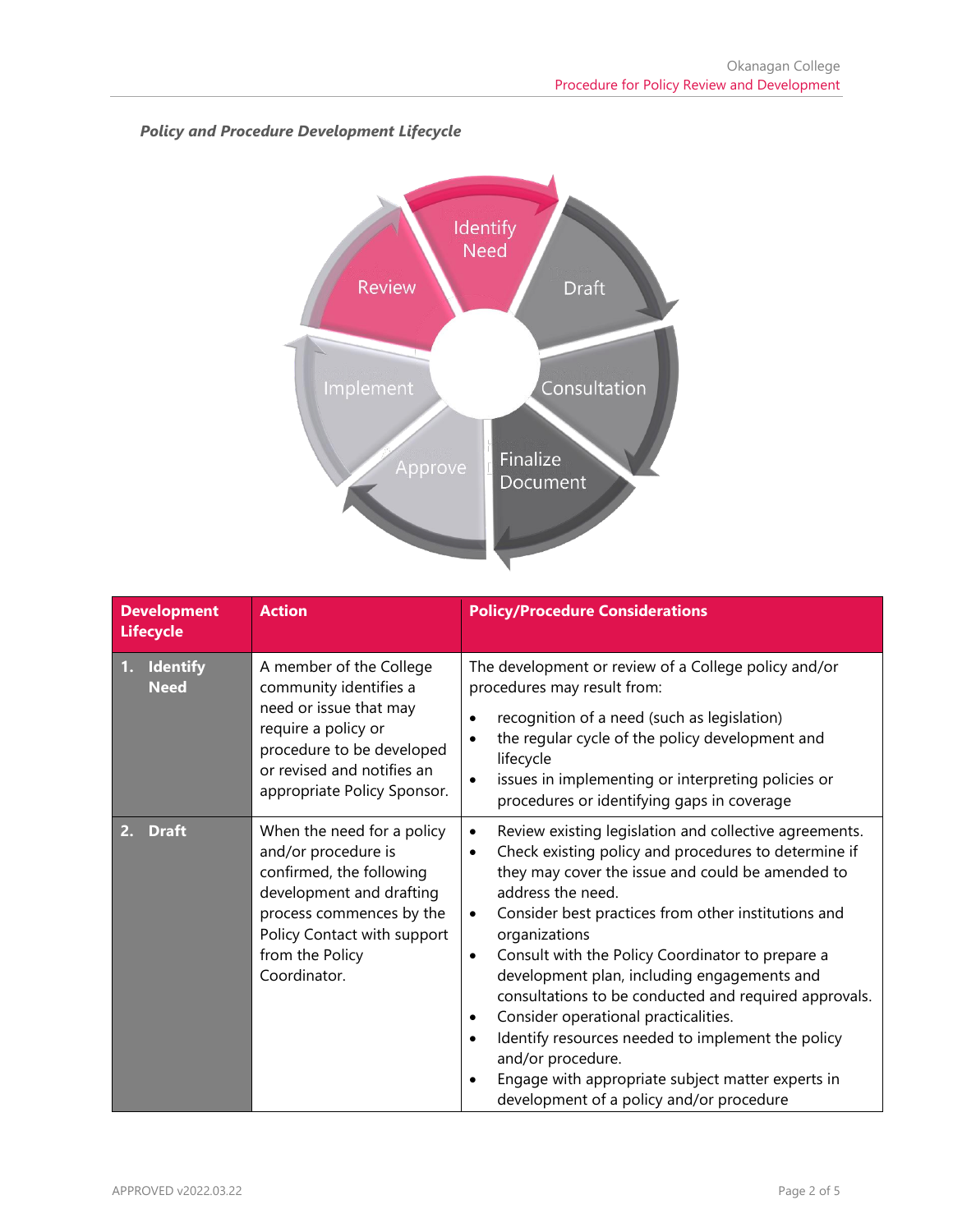| <b>Development</b><br><b>Lifecycle</b> | <b>Action</b>                           | <b>Policy/Procedure Considerations</b>                                                                                                                                                                                                                                                                                                                                                                                                                                              |
|----------------------------------------|-----------------------------------------|-------------------------------------------------------------------------------------------------------------------------------------------------------------------------------------------------------------------------------------------------------------------------------------------------------------------------------------------------------------------------------------------------------------------------------------------------------------------------------------|
|                                        |                                         | Engage with affected stakeholders to identify concerns<br>$\bullet$<br>and/or aspirations during policy development.<br>Prepare a draft Communication/Implementation Plan<br>$\bullet$<br>for the policy and/or procedure.<br>Specify actions required for staff to implement the<br>$\bullet$<br>policy and/or procedure.<br>Use policy and procedure templates to ensure<br>$\bullet$<br>consistency<br>Consult with the Policy Coordinator for feedback on<br>$\bullet$<br>draft |
| <b>Consultation</b>                    | Policy draft completed.                 | Make draft policy and/or procedures available for<br>$\bullet$<br>comment by key stakeholders/advisory groups as<br>appropriate.<br>Consult with key stakeholders/advisory groups<br>$\bullet$<br>regarding the content of the document.                                                                                                                                                                                                                                            |
| <b>Finalize</b><br>4.<br>document      | Consultations complete.                 | Revise draft policy and/or procedure documents<br>$\bullet$<br>based on feedback received.<br>Finalize communication/implementation plan as<br>$\bullet$<br>appropriate.                                                                                                                                                                                                                                                                                                            |
| <b>Approve</b>                         | Document finalized.                     | Consult with Policy Coordinator regarding approval<br>$\bullet$<br>process.<br>Submit proposed draft and supporting documents to<br>$\bullet$<br>the appropriate approval authority.                                                                                                                                                                                                                                                                                                |
| <b>Implement</b><br>6.                 | Policy and/or procedure is<br>approved. | Inform relevant stakeholders of the new policy and/or<br>$\bullet$<br>procedure and the impact including any related<br>publications and supporting information.<br>Communicate and implement the policy and/or<br>$\bullet$<br>procedure as per Communication/Implementation<br>plan.<br>Publish the approved document in the central<br>$\bullet$<br>repository.                                                                                                                  |
| <b>Review</b>                          | Schedule next review.                   | Review of the policy to be conducted every five (5)<br>$\bullet$<br>years.<br>An earlier review may be undertaken if circumstances<br>$\bullet$<br>warrant.                                                                                                                                                                                                                                                                                                                         |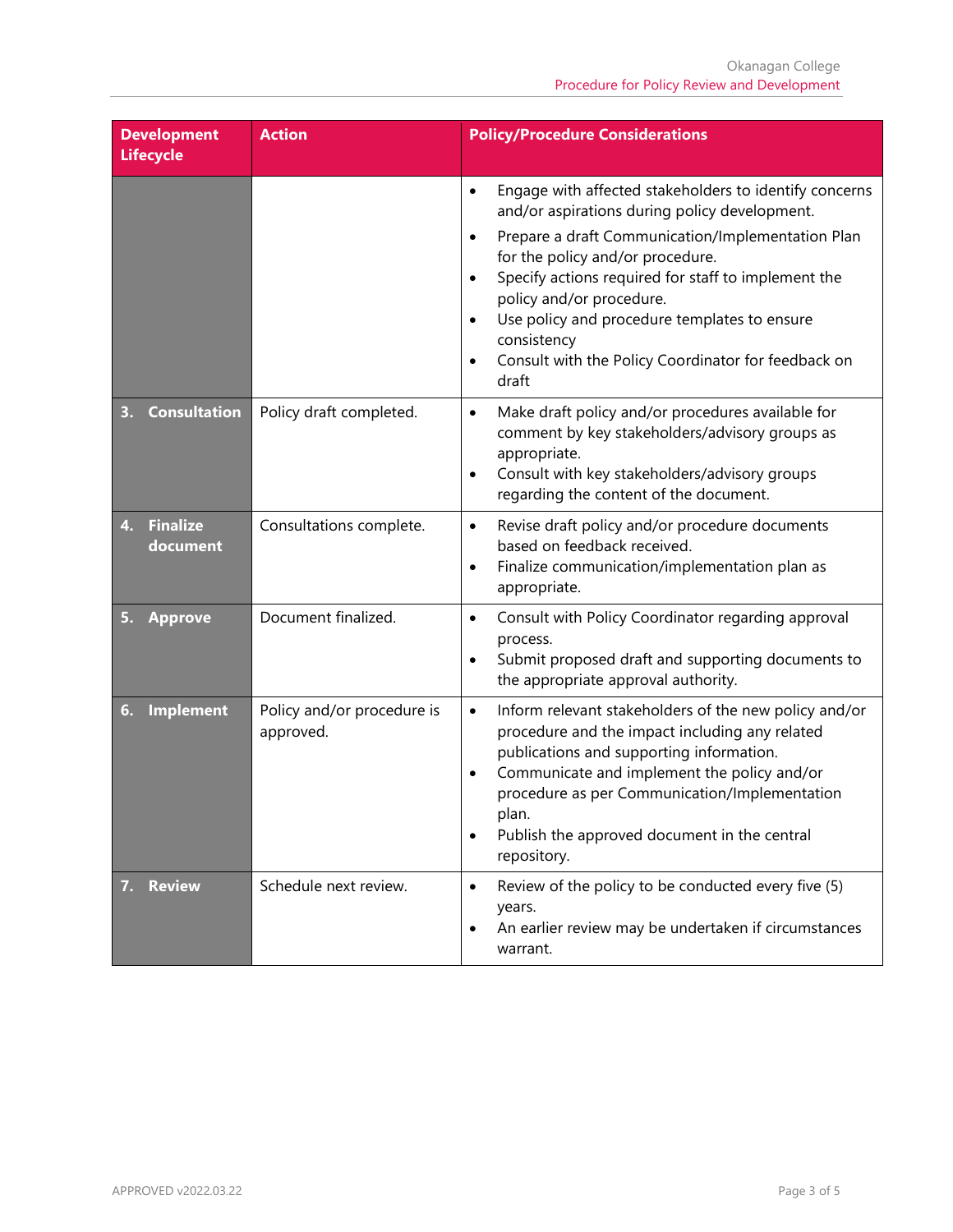#### **3. Policy Development and Review Process**

3.1 The following flowchart outlines the process for a new policy to be developed or existing policy reviewed within the College's Policy and Procedure Framework.